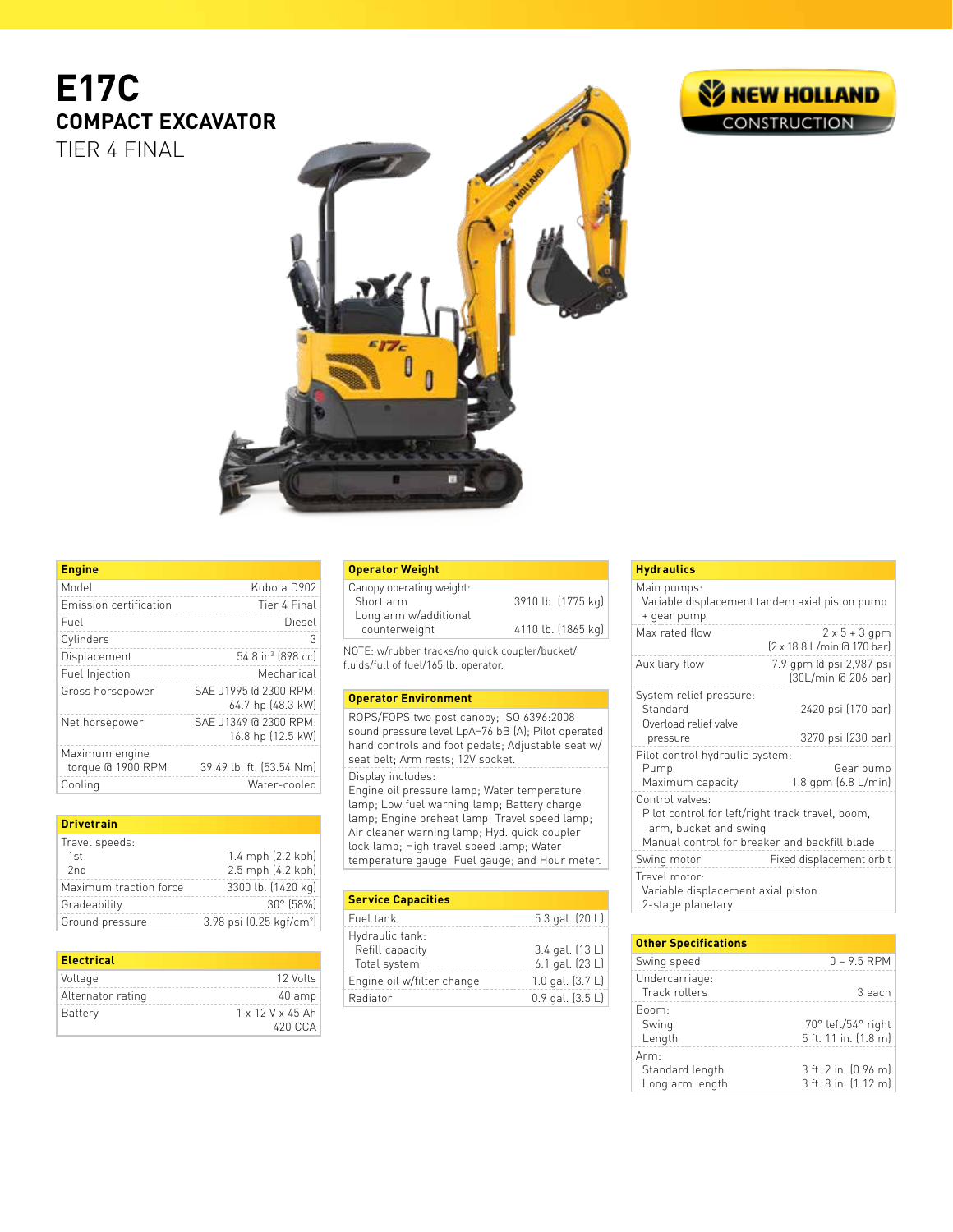

|              | <b>Dimensions</b>                                                          |                                |                                  |
|--------------|----------------------------------------------------------------------------|--------------------------------|----------------------------------|
|              |                                                                            |                                | 3 ft. 2 in. (0.96 m) Arm         |
| A            | Overall height                                                             | ft. in. $[mm]$                 | $7'7'$ (2320)                    |
| в            | Overall transport length                                                   | ft. in. $[mm]$                 | 11' 5" (3480)                    |
| C            | Width of upper structure                                                   | ft. in. $[mm]$                 | $2'$ 11" $[890]$                 |
| D            | Track overall length                                                       | ft. in. (mm)                   | 5' 3" (1590)                     |
| Е            | Track overall width:<br>Retracted<br><b>Fxtended</b>                       | ft. in. Imml<br>ft. in. $[mm]$ | $3'3''$ (990)<br>4' 3" (1300)    |
| F            | Track shoe width                                                           | $in.$ [mm]                     | 9.0(230)                         |
| G            | Track gauge:<br>Retracted<br><b>Fxtended</b>                               | ft. in. (mm)<br>ft. in. (mm)   | $2'$ 6" $[760]$<br>3' 6' (1070)  |
| н            | Center to center - idler to sprocket                                       | ft. in. $[mm]$                 | $4' 0''$ (1230)                  |
| п            | Upper structure ground clearance                                           | ft. in. (mm)                   | $1'5'$ (440)                     |
| $\mathbf{J}$ | Minimum ground clearance                                                   | $in.$ [mm]                     | $6.7$ $(170)$                    |
| ĸ            | Tail swing radius:<br>Standard counterweight<br>Additional counterweight   | ft. in. (mm)<br>ft. in. (mm)   | $2'1''$ [645]<br>$2'$ 4" $[720]$ |
|              | Boom swing                                                                 | degrees                        | 70 left/50 right                 |
|              | Tail swing overhang:<br>Standard counterweight<br>Additional counterweight | $in.$ [mm]<br>in. (mm)         | 0(0)<br>3(70)                    |

| <b>Blade Specs</b>                   |                  |                               |
|--------------------------------------|------------------|-------------------------------|
| $L$   Backfill blade height          | in. ${\rm [mm]}$ | 9.8 (250)                     |
| M   Backfill blade rise above ground | in. ${\rm [mm]}$ | $11.2$ (285)                  |
| $N$   Backfill blade dig depth       | in. ${\rm [mm]}$ | $8.9$ (225)                   |
| Backfill blade width                 |                  | ft. in. $[mm]$   4' 3" (1300) |

**R**



# **Performance Specs**

|   |                                  |                | 3 ft. 2 in. (0.96 m) Arm | 3 ft. 8 in. (1.12 m) Arm |
|---|----------------------------------|----------------|--------------------------|--------------------------|
| 0 | Maximum dig radius               | ft. in. $[mm]$ | 12' 10" (3900)           | 13' 3" (4030)            |
| Р | Dig radius at groundline         | ft. in. $[mm]$ | 12' 6" (3800)            | 12' 11" (3940)           |
| Q | Maximum dig depth                | ft. in. [mm]   | $7'3'$ (2200)            | $7'$ 9" (2350)           |
| R | Vertical straight wall dig depth | ft. in. $[mm]$ | 4' 4" (1320)             | 4' 10" (1460)            |
| s | Dump height                      | ft. in. (mm)   | $8'5'$ (2570)            | 8' 10" (2670)            |
|   | Overall reach height             | ft. in. (mm)   | 11' 9" (3580)            | 12' 1" (3680)            |
| U | <b>Bucket rotation</b>           | degrees        | 187                      | 187                      |
|   | Arm digging force - ISO          | lbf (kfg/kN)   | 1920 (870/8.5)           | 1710 (775/7.6)           |
|   | Bucket digging force - ISO       | lbf (kfg/kN)   | 3490 (1580/15.5)         | 3490 (1580/15.5)         |

Line drawings are for illustrative purpose only and may not be exact representation of unit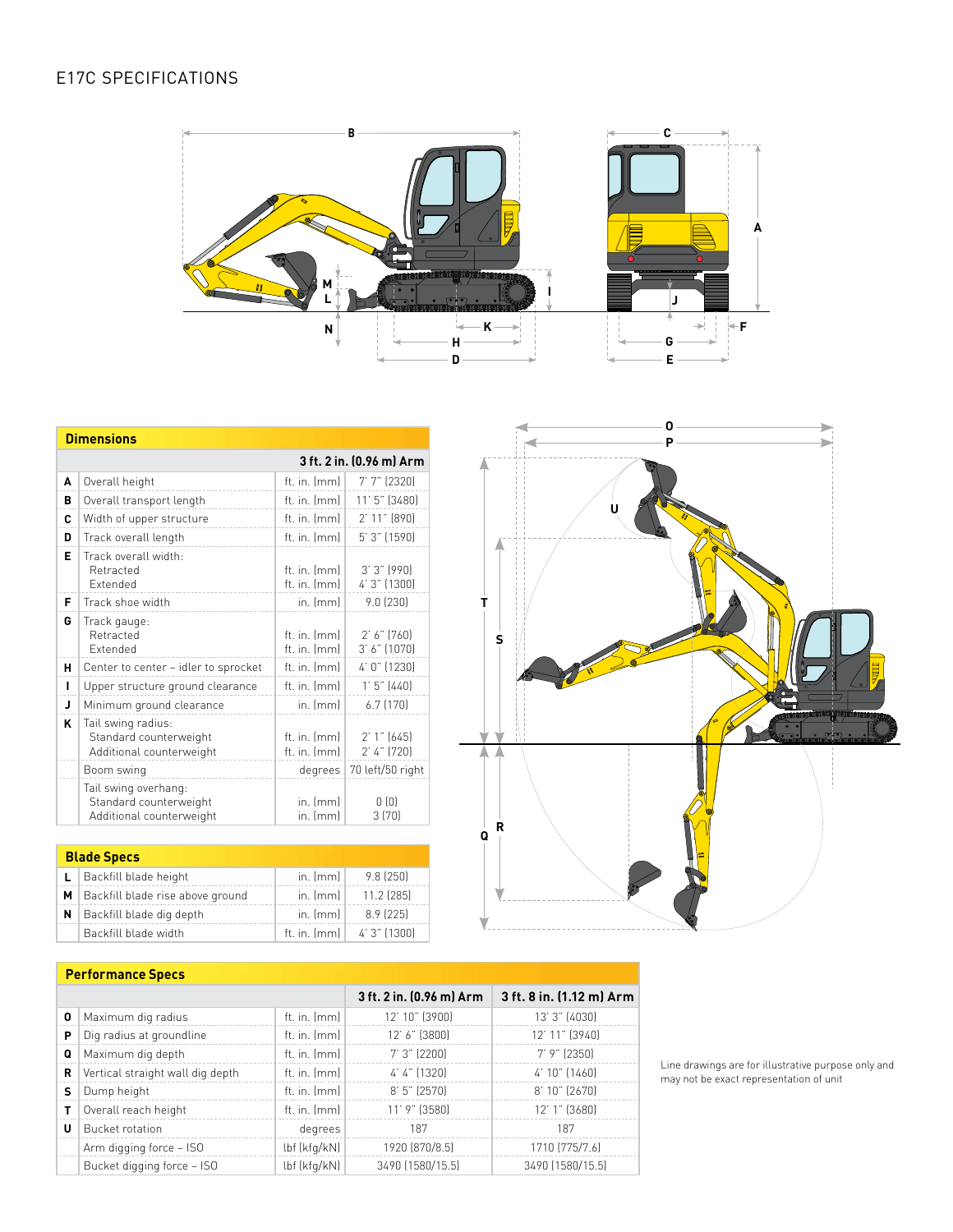### **Lift Capacities E17C Standard Arm Lift**

# **5 ft. 11 in. (1.8 m) Boom, 3 ft. 2 in. (0.96 m) Arm, Dozer Blade Down**

Canopy unit equipped with 0.04 m<sup>3</sup> (SAE heaped) bucket, 9 in. (230 mm) rubber track (extended) and 414 lb. (188 kg) counterweight.

|                            |             |                    |                    | At Maximum Reach   |               |                   |                  |                     |                    |                    |              |                                    |                    |                  |
|----------------------------|-------------|--------------------|--------------------|--------------------|---------------|-------------------|------------------|---------------------|--------------------|--------------------|--------------|------------------------------------|--------------------|------------------|
| Load/Lift<br>point height  |             | 3 ft. (1.0 m)      |                    | 5 ft. (1.5 m)      |               | 7 ft. (2.0 m)     |                  | 8 ft. (2.5 m)       |                    | 10 ft. $(3.0 m)$   |              | Reach                              | Capacity           |                  |
|                            |             | end                | side               | end                | side          | end               | side             | end                 | side               | end                | side         | a                                  | end                | side             |
| +8 ft. (2.5 m)             | lb.<br>[kq] |                    |                    |                    |               |                   |                  | 670*<br>$(310)*$    | 670*<br>$(310)*$   |                    |              | 9 ft. 0 in.<br>$[2.74 \text{ m}]$  | 580*<br>$(260)*$   | 580*<br>$(260)*$ |
| $+7$ ft. $(2.0 \text{ m})$ | lb.<br>[kq] |                    |                    |                    |               |                   |                  | $710*$<br>$(320)*$  | $710*$<br>$(320)*$ | $710*$<br>$(320)*$ | 510<br>(230) | 10 ft. 1 in.<br>$[3.07 \text{ m}]$ | 560*<br>$(260)*$   | 490<br>(220)     |
| +5 ft. (1.5 m)             | lb.<br>[kq] |                    |                    |                    |               | 970*<br>$(440)*$  | 970*<br>$(440)*$ | 820*<br>$(370)*$    | 690<br>(310)       | $750*$<br>$(340)*$ | 500<br>(230) | 10 ft. 9 in.<br>$[3.27 \text{ m}]$ | 570*<br>$(260)*$   | 430<br>(190)     |
| +3 ft. (1.0 m)             | lb.<br>[kq] |                    |                    |                    |               | 1340*<br>$(610)*$ | 950<br>(430)     | 990*<br>$(450)*$    | 660<br>(300)       | 820*<br>$(370)*$   | 490<br>(220) | 11 ft. 0 in.<br>$[3.36 \; m]$      | $610*$<br>$(280)*$ | 400<br>(180)     |
| $+2$ ft. $(0.5 \text{ m})$ | lb.<br>[kq] |                    |                    |                    |               | 1630*<br>$(740)*$ | 890<br>(400)     | $1140*$<br>$(520)*$ | 630<br>(290)       | $900*$<br>$(410)*$ | 470<br>(210) | 11 ft. 0 in.<br>$[3.36 \; m]$      | 690*<br>$(310)*$   | 390<br>(180)     |
| Groundline                 | lb.<br>[kq] |                    |                    | 1520*<br>$(690)*$  | 1410<br>(640) | 1740*<br>$(790)*$ | 860<br>(390)     | 1220*<br>$(550)*$   | 610<br>(280)       | 930*<br>$(420)*$   | 460<br>(210) | 10 ft. 8 in.<br>$[3.26 \; m]$      | 820*<br>$(370)*$   | 400<br>(180)     |
| $-2$ ft. $(-0.5$ m         | lb.<br>(kq) | 1610*<br>(730)*    | 1610*<br>$(730)*$  | 2240*<br>$(1020)*$ | 1410<br>(640) | 1680*<br>$(760)*$ | 860<br>(390)     | 1200*<br>$(540)*$   | 600<br>(270)       | 890*<br>$(400)*$   | 460<br>(210) | 10 ft. 0 in.<br>$(3.06 \text{ m})$ | 860*<br>$(390)*$   | 440<br>(200)     |
| $-3$ ft. $[-1.0$ m         | lb.<br>[kq] | 2280*<br>$(1030)*$ | 2280*<br>$(1030)*$ | 2180*<br>(990)*    | 1440<br>(650) | 1480*<br>$(670)*$ | 870<br>(390)     | 1050*<br>$(480)*$   | 610<br>(280)       |                    |              | 8 ft. 11 in.<br>$[2.71 \text{ m}]$ | $900*$<br>$(410)*$ | 540<br>(240)     |
| $-5$ ft. $[-1.5$ m         | lb.<br>(kg) | 2690*<br>$(1220)*$ | 2690*<br>$(1220)*$ | 1510*<br>$(690)*$  | 1480<br>(670) | 1030*<br>$(470)*$ | 900<br>(410)     |                     |                    |                    |              | 7 ft. 0 in.<br>$[2.13 \text{ m}]$  | 920*<br>$(420)*$   | 810<br>(370)     |

### **Lift Capacities E17C Long Arm Lift**

# **5 ft. 11 in. (1.8 m) Boom, 3 ft. 8 in. (1.12 m) Arm, Dozer Blade Down**

Canopy unit equipped with 0.04 m3 (SAE heaped) bucket, 9 in. (230 mm) rubber track (extended) and 591 lb. (268 kg) counterweight.

|                             |                        | <b>Load Radius</b> |                    |                    |                   |                   |               |                     |                    |                    |                |                  |                |                                    | At Maximum Reach   |                    |  |
|-----------------------------|------------------------|--------------------|--------------------|--------------------|-------------------|-------------------|---------------|---------------------|--------------------|--------------------|----------------|------------------|----------------|------------------------------------|--------------------|--------------------|--|
| Load/Lift                   |                        | 3 ft. (1.0 m)      |                    | 5 ft. (1.5 m)      |                   |                   | 7 ft. (2.0 m) |                     | 8 ft. (2.5 m)      |                    | 10 ft. (3.0 m) |                  | 12 ft. (3.5 m) | Reach                              | Capacity           |                    |  |
| point height                |                        | end                | side               | end                | side              | end               | side          | end                 | side               | end                | side           | end              | side           | a                                  | end                | side               |  |
| $+10$ ft. $(3.0 \text{ m})$ | lb.<br>(kg)            |                    |                    |                    |                   |                   |               |                     |                    |                    |                |                  |                | 8 ft. 0 in.<br>$[2.43 \text{ m}]$  | 550*<br>$(250)*$   | 550*<br>$(250)*$   |  |
| $+8$ ft. $(2.5 \text{ m})$  | lb.<br>(kg)            |                    |                    |                    |                   |                   |               | 580*<br>$(260)*$    | 580*<br>$(260)*$   |                    |                |                  |                | 9 ft. 7 in.<br>$[2.93 \text{ m}]$  | 480*<br>$(220)*$   | 480*<br>$(220)*$   |  |
| $+7$ ft. $(2.0 \text{ m})$  | lb.<br>[kq]            |                    |                    |                    |                   |                   |               | $620*$<br>$(280)*$  | 620*<br>$(280)*$   | $640*$<br>$(290)*$ | 580<br>(260)   |                  |                | 10 ft. 8 in.<br>$[3.24 \; m]$      | 470*<br>$(210)*$   | $470*$<br>$(210)*$ |  |
| $+5$ ft. $(1.5 \text{ m})$  | lb.<br>[kq]            |                    |                    |                    |                   |                   |               | 740*<br>$(340)*$    | $740*$<br>$(340)*$ | 690*<br>$(310)*$   | 570<br>(260)   |                  |                | 11 ft. 3 in.<br>$[3.43 \text{ m}]$ | 470*<br>$(210)*$   | 450<br>(200)       |  |
| $+3$ ft. $(1.0 \text{ m})$  | lb.<br>[kq]            |                    |                    | 2060*<br>$(940)*$  | 1740<br>(790)     | 1210*<br>$(550)*$ | 1080<br>(490) | 910*<br>$(410)*$    | 750<br>(340)       | $770*$<br>$(350)*$ | 550<br>(250)   | 540*<br>$(250)*$ | 420<br>(190)   | 11 ft. 7 in.<br>$(3.52 \text{ m})$ | $500*$<br>$(230)*$ | 420<br>(190)       |  |
| $+2$ ft. $(0.5 \text{ m})$  | lb.<br>[kg]            |                    |                    | 1260*<br>$(570)*$  | 1260*<br>(570)*   | 1540*<br>$(700)*$ | 1010<br>(460) | 1080*<br>$(490)*$   | 710<br>(320)       | 860*<br>$(390)*$   | 530<br>(240)   | 590*<br>$(270)*$ | 410<br>(190)   | 11 ft. 6 in.<br>$(3.51 \text{ m})$ | $550*$<br>$(250)*$ | 410<br>(190)       |  |
| Groundline                  | 1 <sub>b</sub><br>(kq) | 880*<br>$(400)*$   | 880*<br>$(400)*$   | 1500*<br>$(680)*$  | 1500*<br>$(680)*$ | 1700*<br>$(770)*$ | 970<br>(440)  | $1190*$<br>$(540)*$ | 690<br>(310)       | $910*$<br>$(410)*$ | 520<br>(240)   |                  |                | 11 ft. 3 in.<br>$[3.42 \text{ m}]$ | 640*<br>$(290)*$   | 420<br>(190)       |  |
| -2 ft. (-0.5 m)             | lb.<br>(kg)            | 1400*<br>$(640)*$  | 1400*<br>$(640)*$  | 2050*<br>$(930)*$  | 1570<br>(710)     | 1700*<br>$(770)*$ | 960<br>(440)  | 1200*<br>$(540)*$   | 680<br>(310)       | $900*$<br>$(410)*$ | 510<br>[230]   |                  |                | 10 ft. 7 in.<br>$[3.23 \; m]$      | 790*<br>$(360)*$   | 460<br>(210)       |  |
| -3 ft. (-1.0 m)             | lb.<br>(kq)            | 1980*<br>$(900)*$  | 1980*<br>$(900)*$  | 2350*<br>$(1070)*$ | 1590<br>(720)     | 1540*<br>$(700)*$ | 970<br>(440)  | 1100*<br>$(500)*$   | 680<br>(310)       |                    |                |                  |                | 9 ft. 7 in.<br>$[2.91 \text{ m}]$  | 840*<br>$(380)*$   | 540<br>(250)       |  |
| $-5$ ft. $[-1.5$ m          | lb.<br>(kq)            | 2640*<br>$(1200)*$ | 2640*<br>$(1200)*$ | 1780*<br>$(810)*$  | 1630<br>(740)     | 1190*<br>$(540)*$ | 990<br>(450)  |                     |                    |                    |                |                  |                | 7 ft. 10 in.<br>$[2.39 \text{ m}]$ | 870*<br>$(400)*$   | 750<br>(340)       |  |

NOTE: Lifting capacity are based on ISO 10567.

Lifting capacity does not exceed 75% of tipping load with the machine on firm, level ground or 87% of full hydraulic capacity. The lift point is a hook located on the back of the bucket.

\*Indicates load limited by hydraulic capacity.